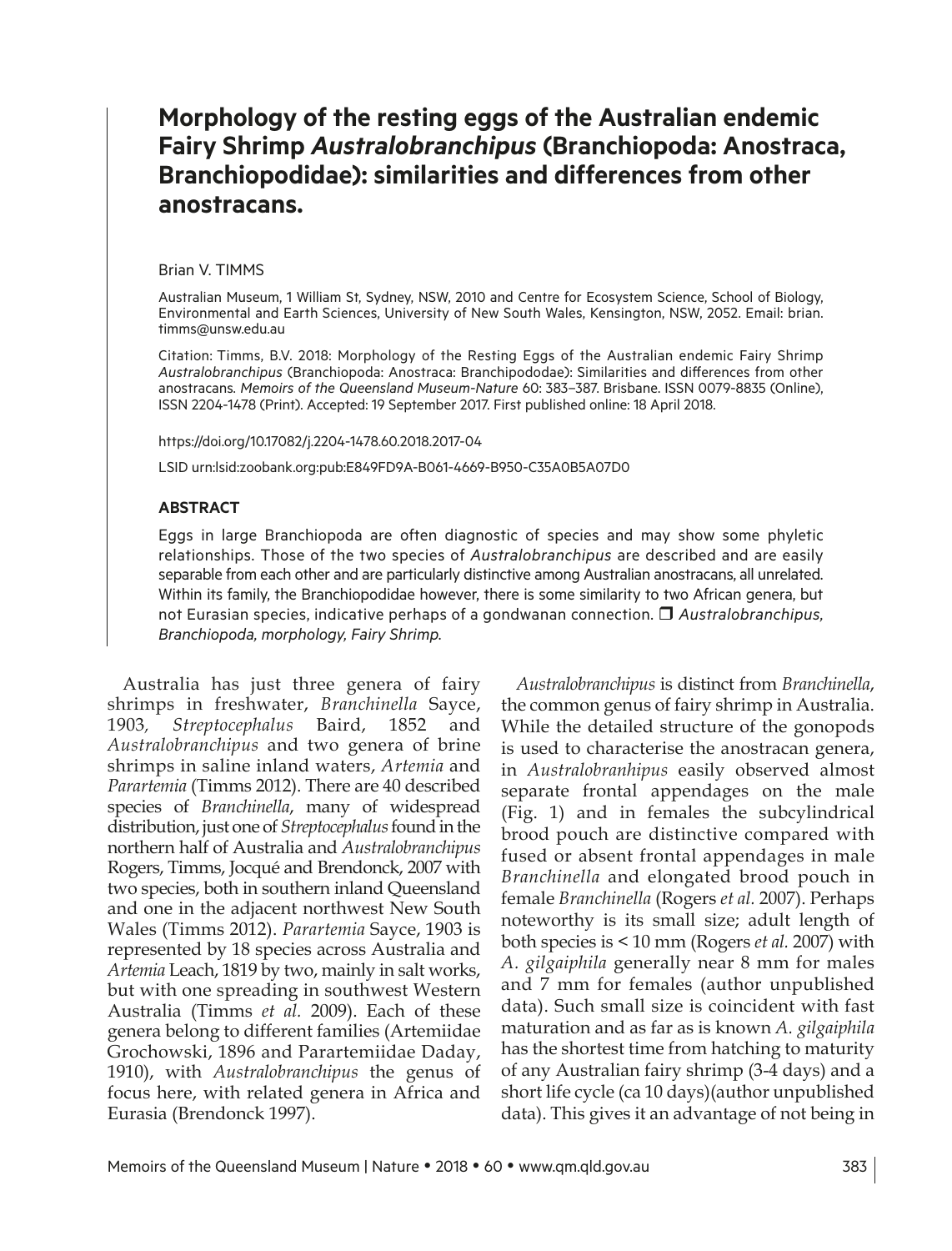Timms, B.V.



FIG. 1. Image of male *Australobranchipus gilgaiphila* Rogers *et al.* 2007.

competition with larger *Branchinella* which take much longer to mature.

### RESULTS

Differences in egg morphology are useful in distinguishing between species and species groups in many anostracans. The eggs of *Australobranchipus* have only been cursorily described but seem to be different from those of *Branchinella* and *Streptocephalus* but with affinities to some African branchiopodids. I report in detail on the eggs of both known species, and to compare their morphology with those of other branchiopodids and with eggs of other Australian genera.

## MATERIALS AND METHODS

Mature resting eggs were removed from the brood pouches of preserved females, air-dried and the mounted on carbon tabs on aluminium stubs and gold splutter coated. Ten per collection were photographed on a Zeiss Evo LS15 SEM using a Robinson Backscatter Detector. An average egg diameter was determined for each egg and the characteristic ridges and depressions noted. These were counted on the visible side (whole ridges/ depressions plus some only partly visible and scored as ½) then doubled to obtain the total number per egg.

### *Australobranchipus parooensis* Rogers *et al*., 2007 (Fig. 2A, B, C)

Eggs were studied from the paratypes (AM P67198) which came from the type locality (Marsilea Pond (29° 32' 13.4"S, 144°52' 26.0"E), Bloodwood Station, 130 km nw of Bourke, New South Wales, 5 August 1998, B.V. Timms).

Egg irregularly cylindrical, length 225-238 µm, diameter 196-210  $\mu$ m, n=10. Cylinder with 9-12 vertical ridges and 8-11 intervening rectangular depressions. Depression floors sloping laterally but flatish centrally with enclosing ridges narrow (5-15 μm) and rounded marginally. End ridges extended so that cylinder ends flanged; ends with 1-4 irregularly shaped cells, each U-shaped and marginal ridges flanged. Egg surface everywhere with innumerable microdepressions, extremely small  $(2 \mu m)$ on depression floors morphing gradually into larger depressions (ca. 6 µm) ridge margins. The depressions with thick rounded walls and flat floors. Ridge margins thus an uneven mix of depressions and their margins. A few small spherical lumps (ca. 6 µm) superficially on and around the depressions. Eggs often seen grouped together (see Fig 11 in Timms *et al.* 2003), with the flanges interlocked.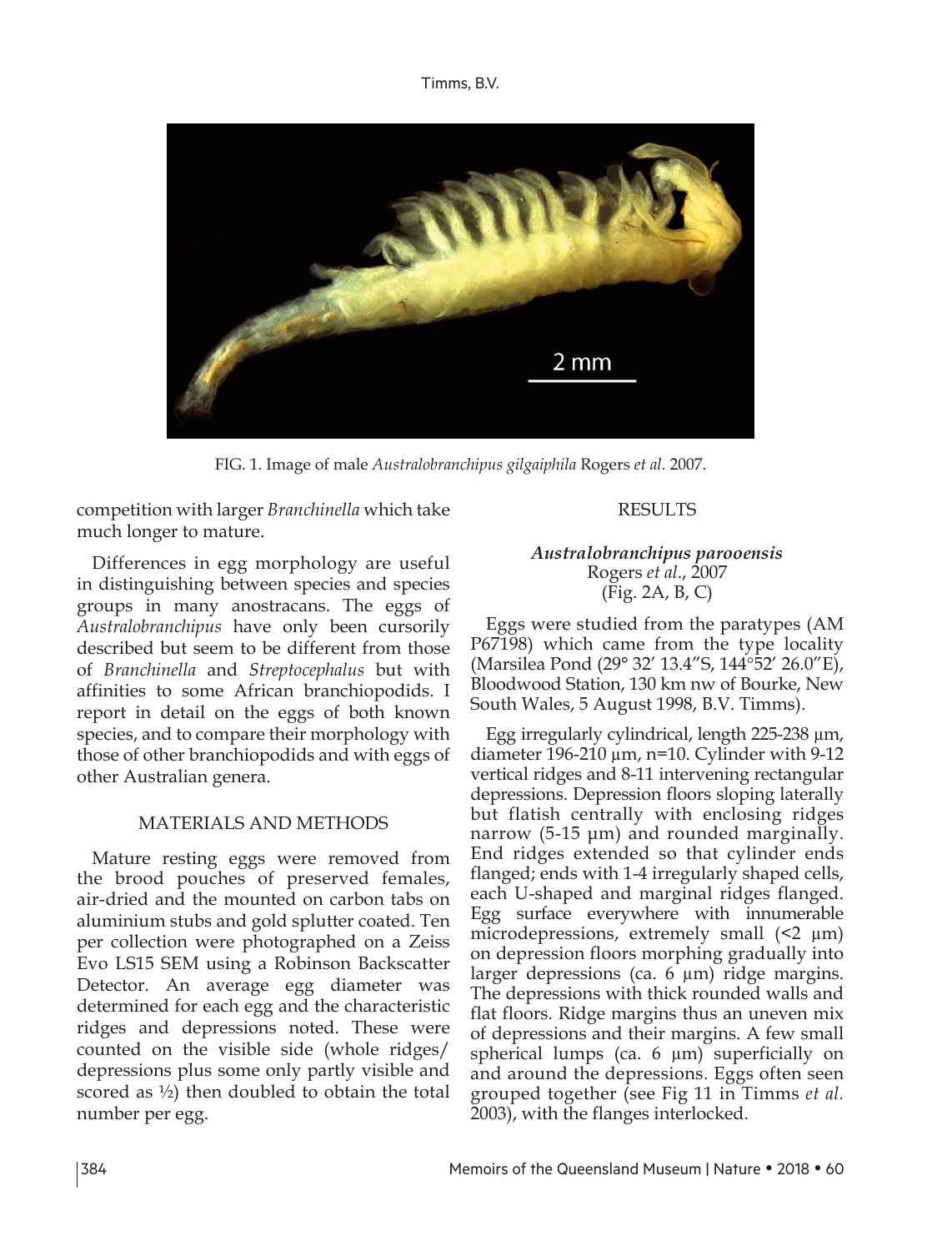

FIG. 2. Scanning Electron Micrographs of the eggs of *Australobranchipus parooensis* Rogers *et al.* 2007 (A, B, C) and *A. gilgaiphila* Rogers *et al.*2007 (D, E, F).

### *Australobranchipus gilgaiphila* Rogers *et al.*, 2007 (Fig. 2D, E, F)

Eggs were studied from females collected from a pool 25 km west of Bollon besides the Bolonne Highway (28° 01'S, 147° 03'E), Queensland, 26 June 2005, B.V. Timms, QM W27983.

Egg irregularly spherical, diameter 248-265  $\mu$ m, n = 10. Egg surface divided into 24-32 polygonal depressions of various sizes with length and width subequal, each flatish floored with narrow dividing ridges (5-15 μm) with rounded margins. Egg surface covered with innumerable microdepressions, extremely small (< 2 µm) on depression floors morphing gradually into larger depressions (ca. 6 µm) ridge margins.Microdepressions with thick rounded walls and flat floors (Fig 2F). Numerous small  $(ca. 1-2 \mu m)$  spherical protrusions on the walls and floors of the depressions. Eggs also often

grouped in the brood chamber but not to the same extent as in *A. parooensis*.

### DISCUSSION

There are six genera in the Branchiopodidae (Rogers 2013), and although there is some overlap in egg morphology between some genera, the morphology of the eggs of *Australobranchipus* is distinctive. The normal morphology in *Branchipus* (Mura 1986) and *Branchipodopsis* (Hamer & Appleton 1996; Van Damme *et al.* 2004; Thiéry & Jean 2004) is spherical eggs with surficial polygonal depressions. These depressions differ between species somewhat in numbers, depth and intervening ridge structure so that the eggs of many species are distinctive within each genus. One of the greatest departures from this model, is seen in *Branchipus cortesi* Alonso & Jaume where the eggs are irregularly spherical and some ridges between depressions are flared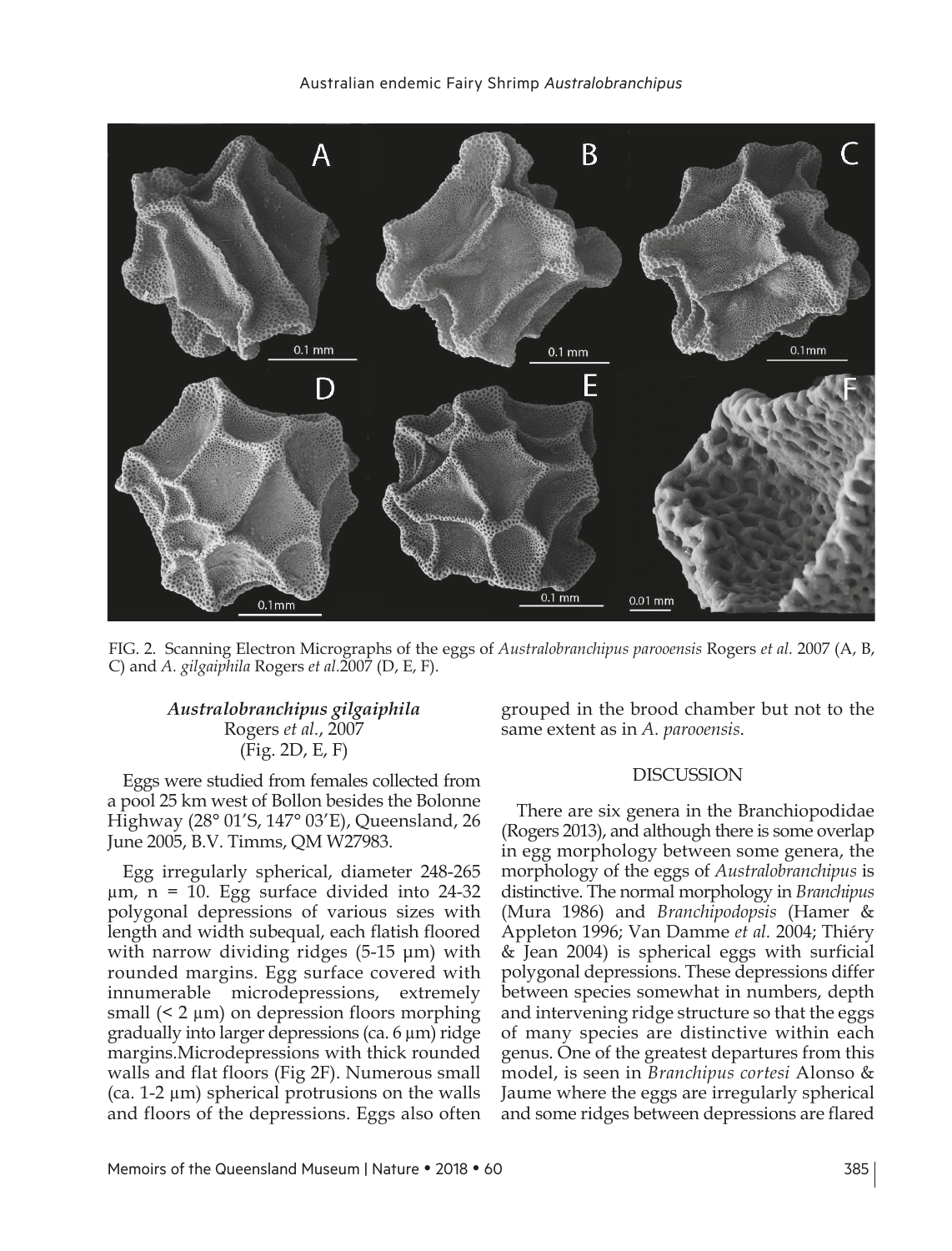(Alonso & Jaume 1991), reminiscent of the structure in *Australobranchipus* eggs. However *B. cortesi* eggs lack the mircodepressions of *Australobranchipus* eggs. Another genus with spherical eggs is *Pumilibranchipus* from Namibia in Africa (Hamer & Brendonck 1995). Its eggs lack polygonal depressions but are completely covered with surface depressions superficially like those in *Australobranchipus*. However *Pumilibranchipus* depressions are larger (ca. 10-17 µm) and appear to be curved in cross section as opposed to flat in *Australobranchipus* (Hamer & Brendonck 1995 Figs 12 & 13).The remaining two genera, *Metabranchipus* and *Rhinobranchipus*, both African, have irregularly shaped eggs with just a few deep polygonal depressions (Brendonck 1995; Rogers & Hamer 2012). In this they resemble eggs of *A. gilgaiphila*, but again the microdepressions on the ridges in *Australobranchipus* are distinctive. It is of interest that the eggs of *Australobranchipus* are most similar to African genera rather than the European based *Branchipus* and African/ Asian *Branchipodopsis* which may suggest a gondwanan relationship.

Egg structure is only weakly phyletic (cf eggs of Artemiina vs Anostracina; Limnadiidae vs Cyzicidae vs Laevicaudata vs Notostraca), partly because of specific adaptations to environmental needs. This may be to counter predation (Dumont *et al.*, 2002); in the case of *Australobranchipus* the prominent ridges and flanges may deter predation just as in *Branchinella longirostris* the numerous spines and hooks counter attack by flatworms (Timms & Lindsay 2011). On the other hand the ridges and flanges tend to lock eggs together in multiunit masses. This feature intuitively could lessen dispersal opportunities, though Pinceel *et al.* 2015 suggest this may not be so, and experimentation using egg masses and individual eggs are needed. Each species has a narrow distribution of a few hundred km2, suggesting dispersal limitations, but equally this may be due to the limited geographical spread of the specific habitat in which each lives. Egg morphology is not random, but finding the meaning is difficult.

The eggs of *Australobranchipus* are also distinctive among eggs of other Australian anostracans. Eggs of introduced *Artemia* (2 forms) and most native *Parartemia* (12 of the 18 species so far examined) are spherical and without surface adornment (Timms *et al.* 2003; Timms & Hudson 2009; author, unpublished data); the remainder have yet to be studied, but are not expected to be too different. Eggs of the single species of *Streptocephalus* (*S. archeri* Sars) are distinctive, being tetrahedral in shape with four triangular faces (Timms, *et al.* 2003) as it typical for the subgenus *Parastreptocephalus* (Brendonck & Coomans 1994a, 1994b). The 40 species of *Branchinella* known at present all have spherical eggs with polygonal depressions (Timms 2015; Timms & Lindsay 2011; author, unpub. data). These vary in size, complexity, compartment numbers and adornment, but none are like the eggs of *Australobranchipus*. Three features of *Australobranchipus* eggs are distinctive: (a) the non-spherical shape, (b) the numerous microdepressions particularly on the ridge margins which give it a praetextate appearance (= a Roman garment weaved with a fringe of hollows and ridges), and (c) the interlocking of the ridges/flanks so that individual eggs tend to mass together.

### ACKNOWLEDGEMENTS

I sincerely thank Sue Lindsay, recently of the Australian Museum Microscopy laboratory for technical assistance, Claire Sives for the image of *A. gilgaiphila* and D. Christopher Rogers for his comments on the manuscript.

### LITERATURE CITED

- Alonso, M. & Jaume, D. 1991. *Branchipus cotesi* n. sp.: a new anostracan from western Spain (Crustacea, Branchiopoda). *Hydrobiologia* **212**: 22-230 https://doi.org/10.1007/BF00026004.
- Brendonck, L. 1995. A new branchipodid genus and species (Crustacea: Branchipoda: Anostraca) from South Africa. *Zoological Journal of the Linnean Society* **115**: 359-372 https://doi. org/10.1111/j.1096-3642.1995.tb01429.x.
- Brendonck, L. 1997. An updated diagnosis of the branchipodid genera (Branchipoda: Anostraca: Branchipodidae) with reflections on the genus concept of DUBOIS (1988) and the importance